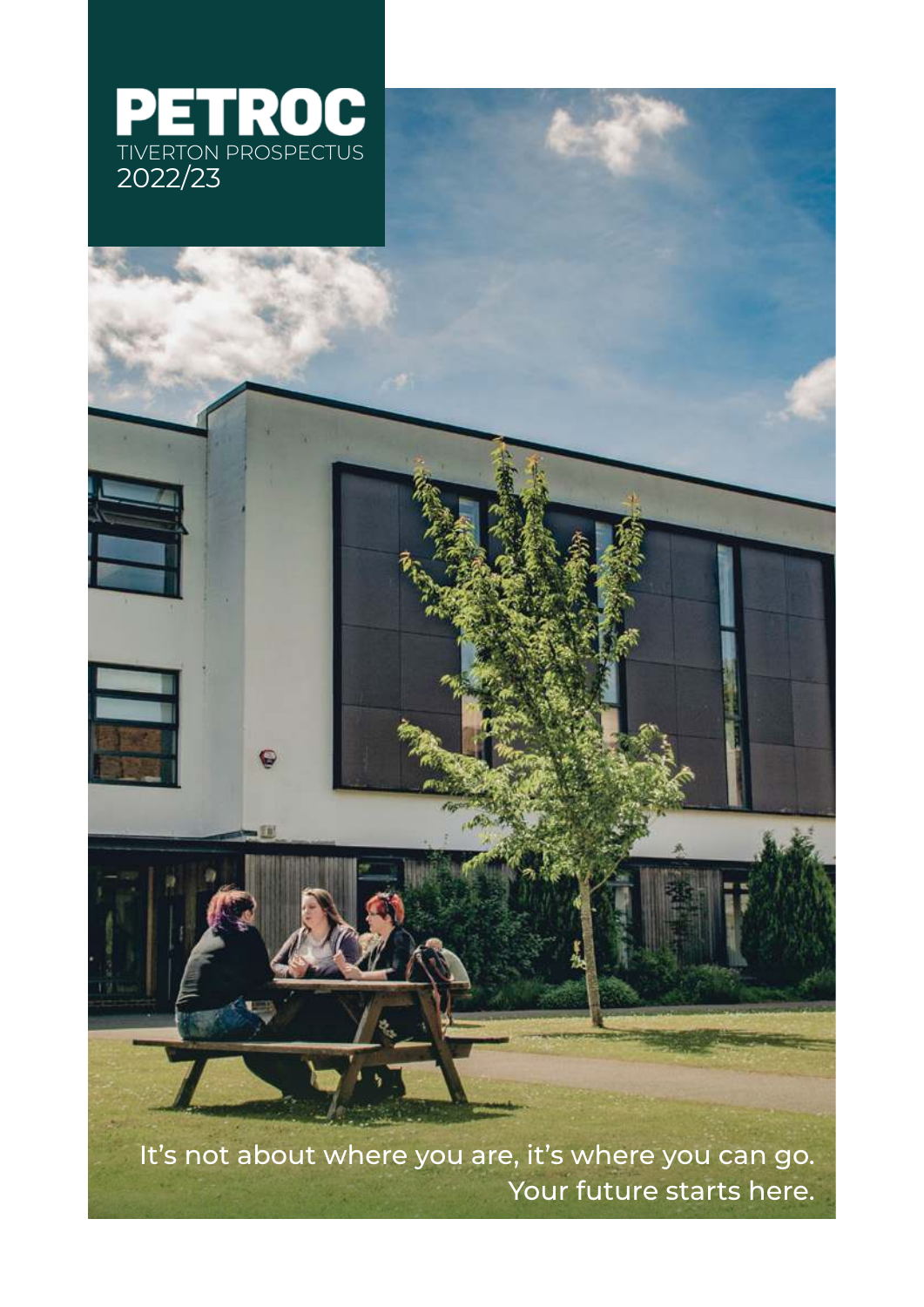## WELCOME

The last few years have shown us that your location should never be a barrier to achieving excellence in learning and securing your career ambitions.

At Petroc, we have created a campus and a curriculum in the heart of the beautiful Mid Devon countryside that offers a leading approach to further education. One that embraces the evolving nature of enterprise and prepares our students for the next steps on their career pathway through our Learning for Life approach.

Set alongside the banks of the River Exe in Mid Devon and benefitting from easily accessible bus, train and road links, Petroc Tiverton has an enviable location. With a bustling town setting we are also just a stone's throw from the stunning Devon countryside, giving you the best of both worlds.

#### Sean Mackney, Principal and CEO

# DISCOVER OUR COURSES

| <b>BUSINESS &amp; MANAGEMENT</b> | 14 | <b>HEALTH &amp; SOCIAL CARE</b> | 20     |
|----------------------------------|----|---------------------------------|--------|
| <b>CONSTRUCTION</b>              | 16 | PREPARING FOR ADULTHOOD         | $\sim$ |
| <b>FOUNDATION LEARNING</b>       | 18 |                                 |        |

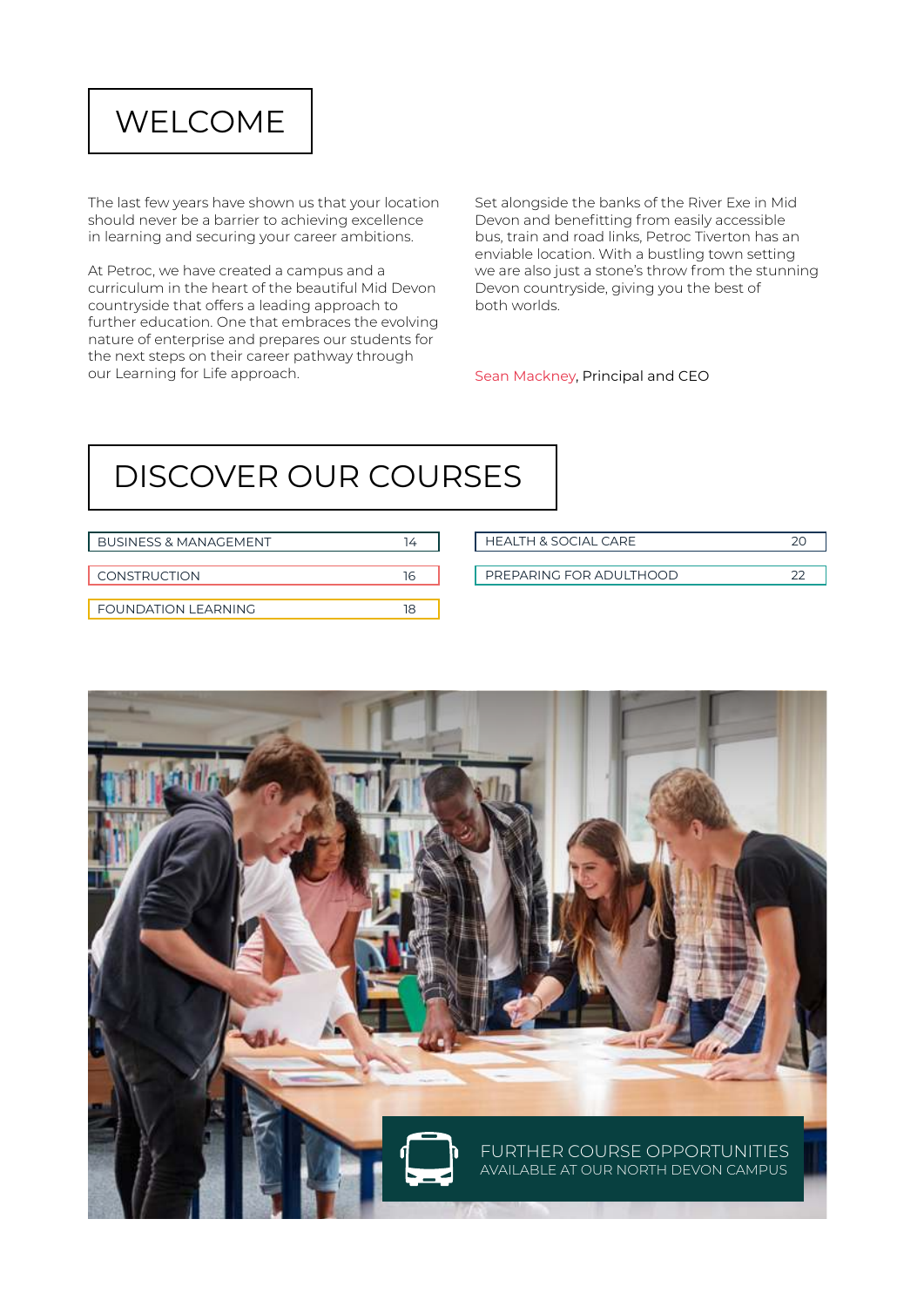### PROVIDING A PATHWAY TO VALUABLE, MEANINGFUL EMPLOYMENT OPPORTUNITIES

Whether your qualifications need to take you around the world or just down the road, you'll find your next steps are made easier at Petroc. Our Curriculum for the Community offers an exciting and innovative approach to learning. Identifying and promoting skills that offer you a sustainable career path and actively contribute to the local economy.

Devon is an incredible place to live and work and we're doing our bit to help a skilled and dynamic workforce find and keep their place here in the county. We have forged partnerships with local businesses to create opportunities for students and graduates and build prosperity in the community. These vital connections help us to offer progressive career pathways across a wide variety of sectors and as local business needs evolve, so do our learning and teaching strategies.

Our academic and vocational courses and apprenticeship programmes boast exceptional success rates, earning us a county-wide reputation for providing some of the top learning experiences here in the South West.

The majority of your learning will take place on our exciting and beautiful Tiverton campus which has been designed to reflect the Devon countryside and create a comprehensive environment for work, study and leisure. Petroc Tiverton boasts a beautiful riverside location with extensive green spaces and a wide variety of facilities including an onsite gym, social hubs and a digital learning centre.

We know that further education is so much more than classrooms and coursework. That's why our approach is to deliver Learning for Life. Enhancing and developing skills, opening up meaningful opportunities and setting you on the path to a valuable and exciting career.

Where do you want to go?

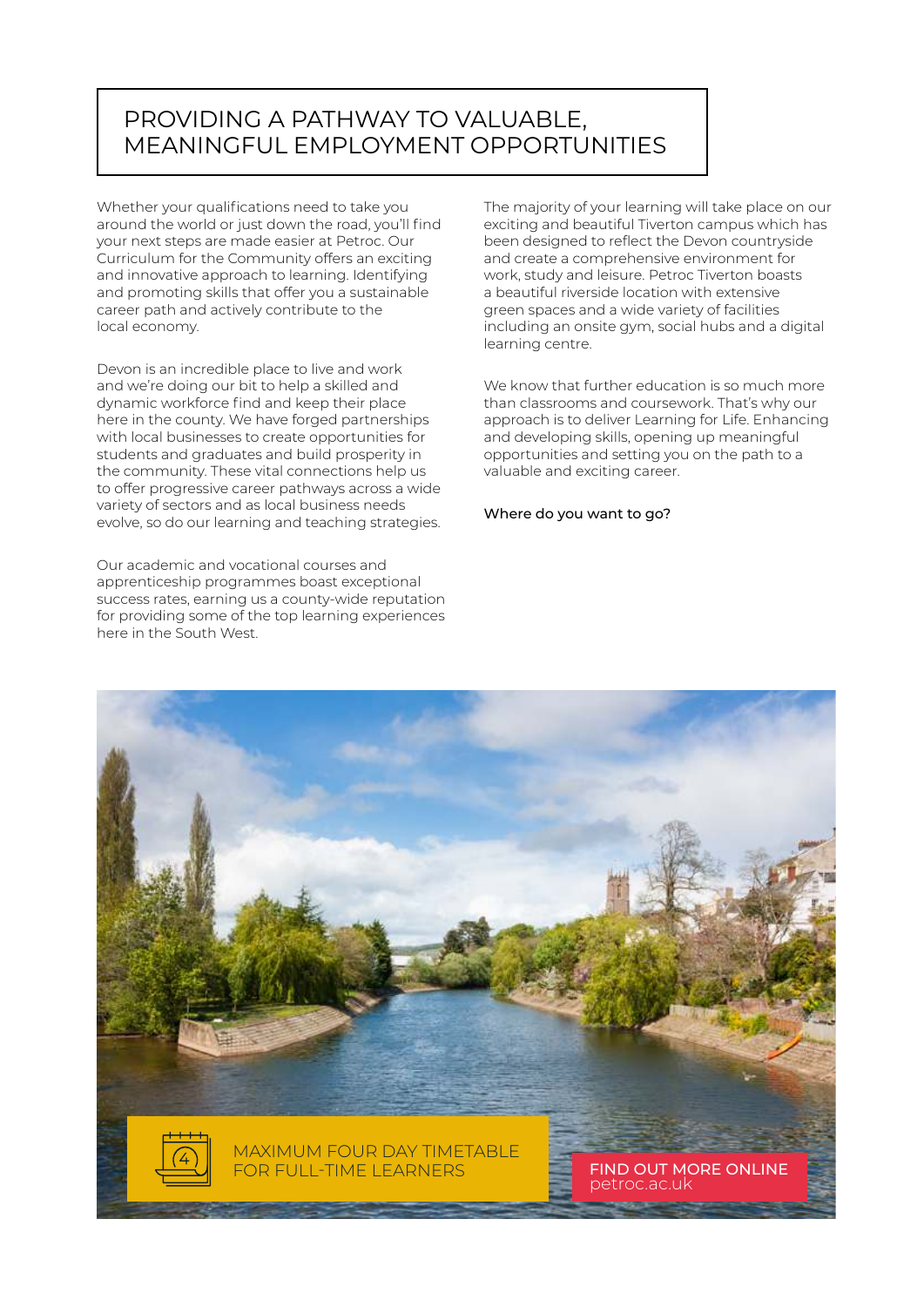# WHICH LEVEL IS RIGHT FOR YOU?

Below is a guide to the qualification levels available to you at Petroc.

Each level has specific entry requirements which you can view on page 5.



LEVEL 3: Gives you access to university, higher apprenticeships or skilled employment. Qualifications include T-levels, A-levels, vocational qualifications, advanced apprenticeships, and Access to Higher Education Diplomas.

#### LEVELS 4-6 are university-level qualifications:

LEVEL 4: LEVEL 5: LEVEL 6: Includes Foundation degrees (Year 2), Honours degrees (Year 2), Higher Apprenticeships, Degree Apprenticeships and Professional Qualifications. Includes Honours degrees (Final Year) and Degree Apprenticeship. Includes Foundation degrees (Year 1), Honours degrees (Year 1), Higher Apprenticeships, Degree Apprenticeships, HNCs and Professional Qualifications.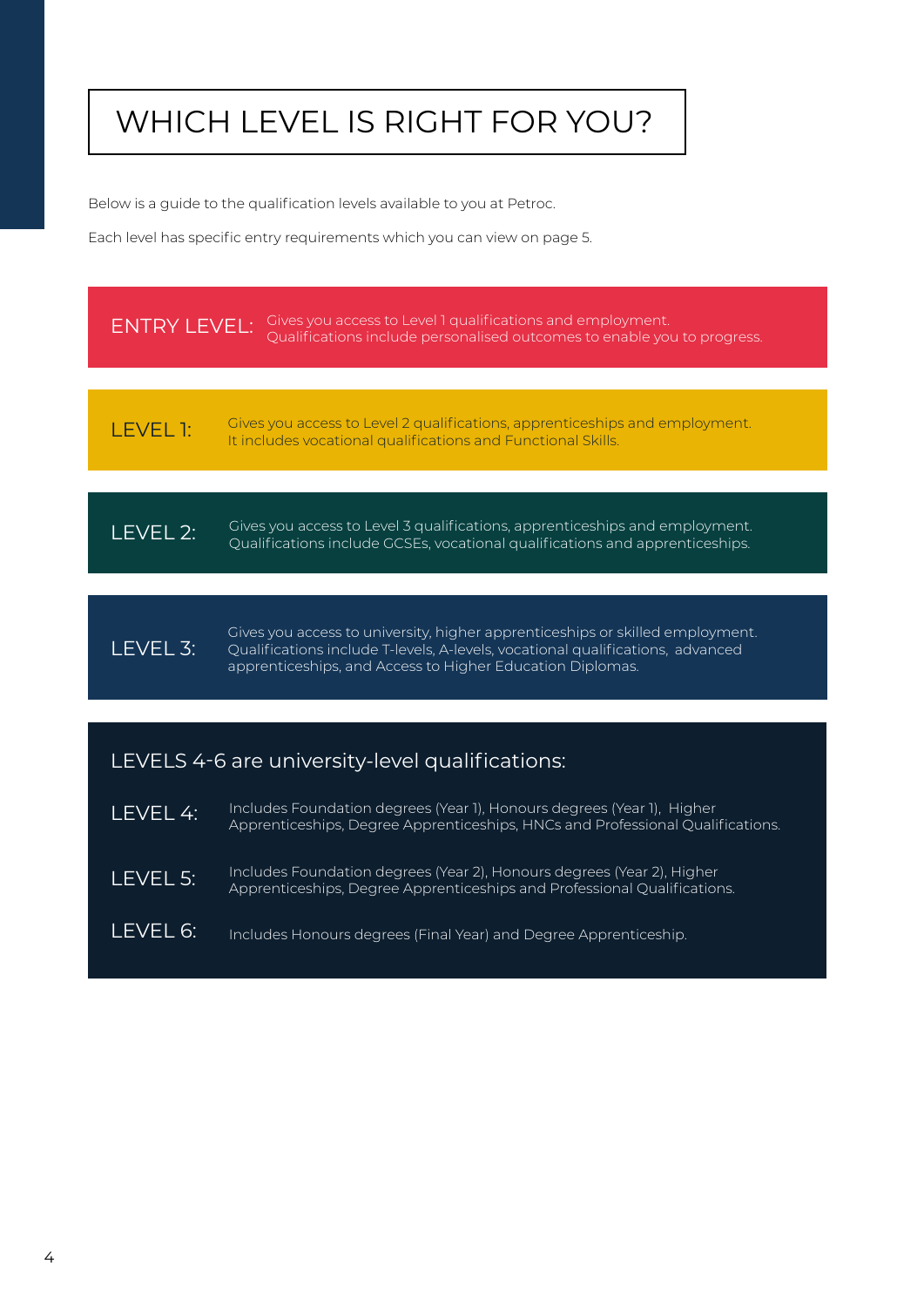## ENTRY REQUIREMENTS

The entry requirements detailed below are a guide only. During the application process, we will ask you about your predicted grades which we will use to offer you the most appropriate level course.

Should you go on to achieve a higher or lower grade, we may adjust the level of your course accordingly to help you achieve your best result. Some courses will require specific/additional grades – please see course details for more information.

#### ENTRY LEVEL STUDY PROGRAMMES

For all learners joining Entry Level Study Programmes, there are no formal entry requirements, however, you will have a one-to-one interview to discuss your personal learning needs. You will also be required to study English and Maths at an appropriate level to suit your ability.

#### LEVEL 1 STUDY PROGRAMMES

You must hold four GCSEs at grade 2 or equivalent (or above), preferably including Maths and English. If you do not have a GCSE grade 4 in Maths and/or English, you'll continue studying these subjects alongside your chosen course(s). At the end of the year, you are expected to have completed and achieved all the components of your Level 1 Study Programme and improved your Maths and English skills (where applicable) before progressing on to your next course.

### LEVEL 2 STUDY PROGRAMMES

All entrants must hold four GCSEs at grade 3 or equivalent (or above), preferably including GCSE Maths and English. If you do not have a GCSE grade 4 in Maths and/or English you will continue studying these subjects alongside your chosen course(s). At the end of the year, you are expected to have completed and achieved all the components of your Level 2 Study Programme and improved your Maths and English skills before progressing to your next level course.

#### LEVEL 3 STUDY PROGRAMMES

To be accepted onto a Level 3 programme, you must hold at least five GCSEs at grade 4 or above, including GCSE Maths and English Language. Certain subjects require higher grade profiles, these are detailed on our website.

## LEVEL 4, 5 & 6 STUDY PROGRAMMES

Every Higher Education course will have its own specific entry requirements – please take a look at your chosen course on our website for more details.

Whilst the majority of degree programmes require 56 UCAS points, other skills and training may be taken into account such as relevant employment experience.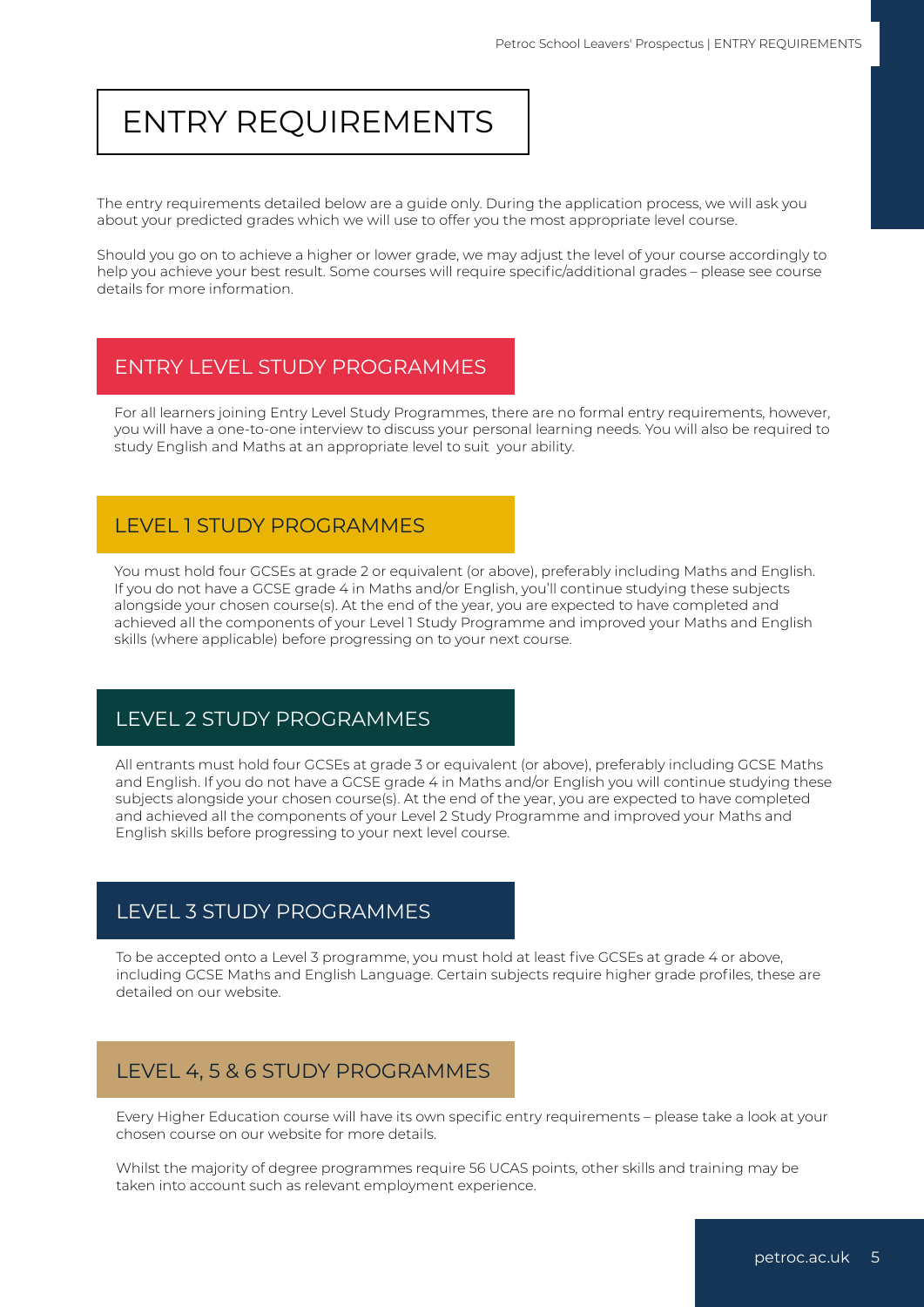## COUNTDOWN TO COLLEGE

Choosing a course and starting at college can sometimes feel a little daunting, but don't worry - we're here to help you every step of the way.

Take a look at the step-by-step guide below to understand the process, what you need to do, and how we can support you. If you need more information, just take a look at our website, or contact our Advice & Guidance Team.

Ò

#### 1. EXPLORE

Take a look through this guide to find the course that's right for you and your aspirations. Get involved in our open events where you can speak to lecturers and current students, and explore our campuses. It might also help to have a chat with your friends, family, teachers and careers advisors about your thoughts and plans.

### 2. APPLY

Once you have decided which course(s) you'd like to undertake, you can apply for them online. You can apply for up to four courses. We'll then send you an application confirmation email.

# 4. INTERVIEW

You'll then be invited to Petroc to find out more about your course and how it will benefit you. We'll also discuss your predicted grades and any support you may need, as well as other opportunities available such as trips, visits, Academies and enrichment programmes. Once we've met you, we'll offer you a place on a course, subject to the usual entry requirements.

#### 3. DOWNLOAD

The myPetroc app will enable you to track your application and upload key documents and information as your application progresses. You'll be provided with login details in your application confirmation email.



#### 5. PREPARE

As the start of term approaches, we'll be in touch to remind you to upload your results, order your books and equipment, arrange your DBS checks (if required), and undertake any relevant work experience. If you don't get the grades you expected, don't panic, just contact us on Results Day and we'll talk you through your options.



Ð

At the start of the new term at Petroc, there's always loads of great opportunities to meet new friends and join new clubs to help you get the most out of college life. If you have any questions or concerns when you join us, college staff will be on hand to help and guide you.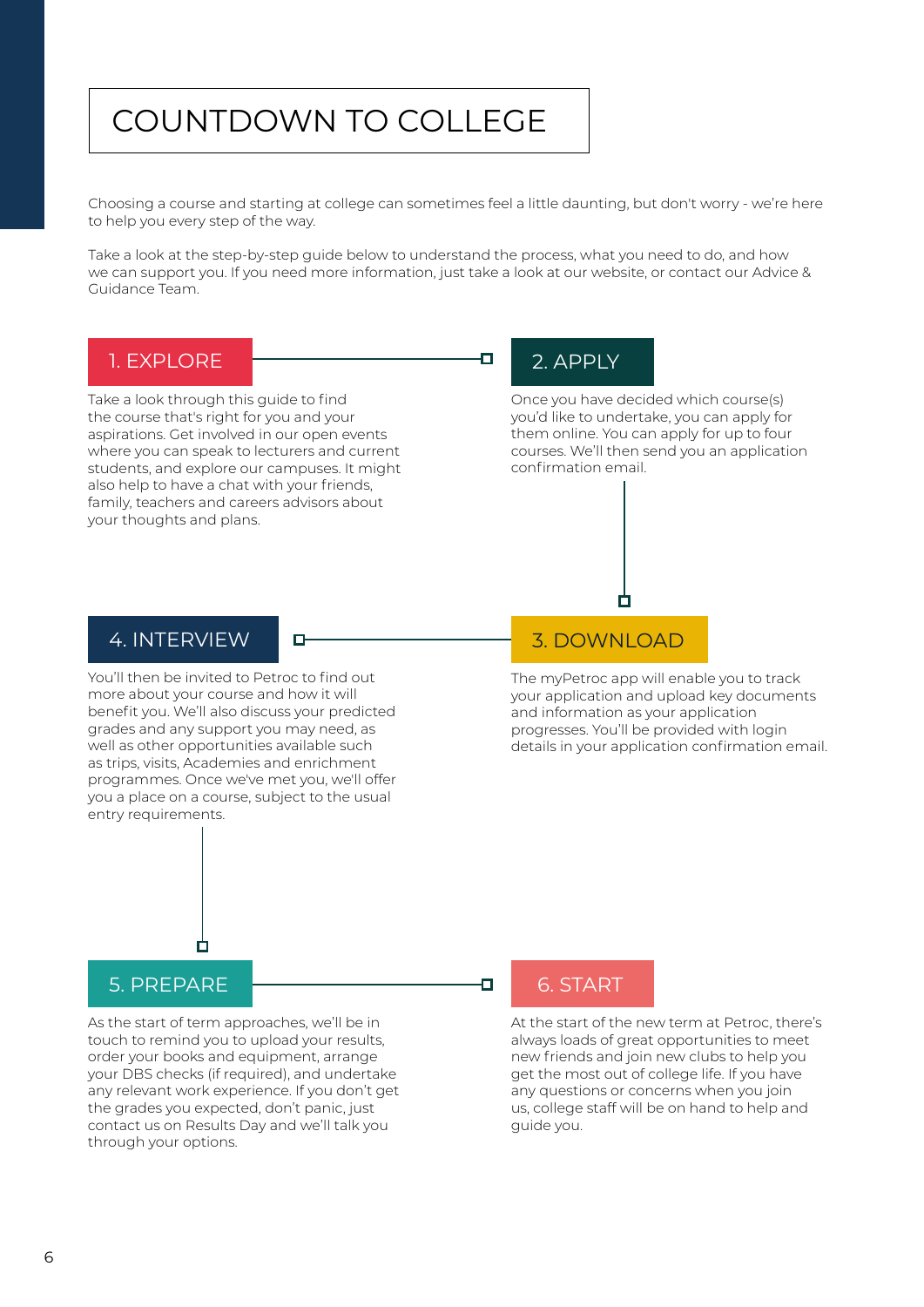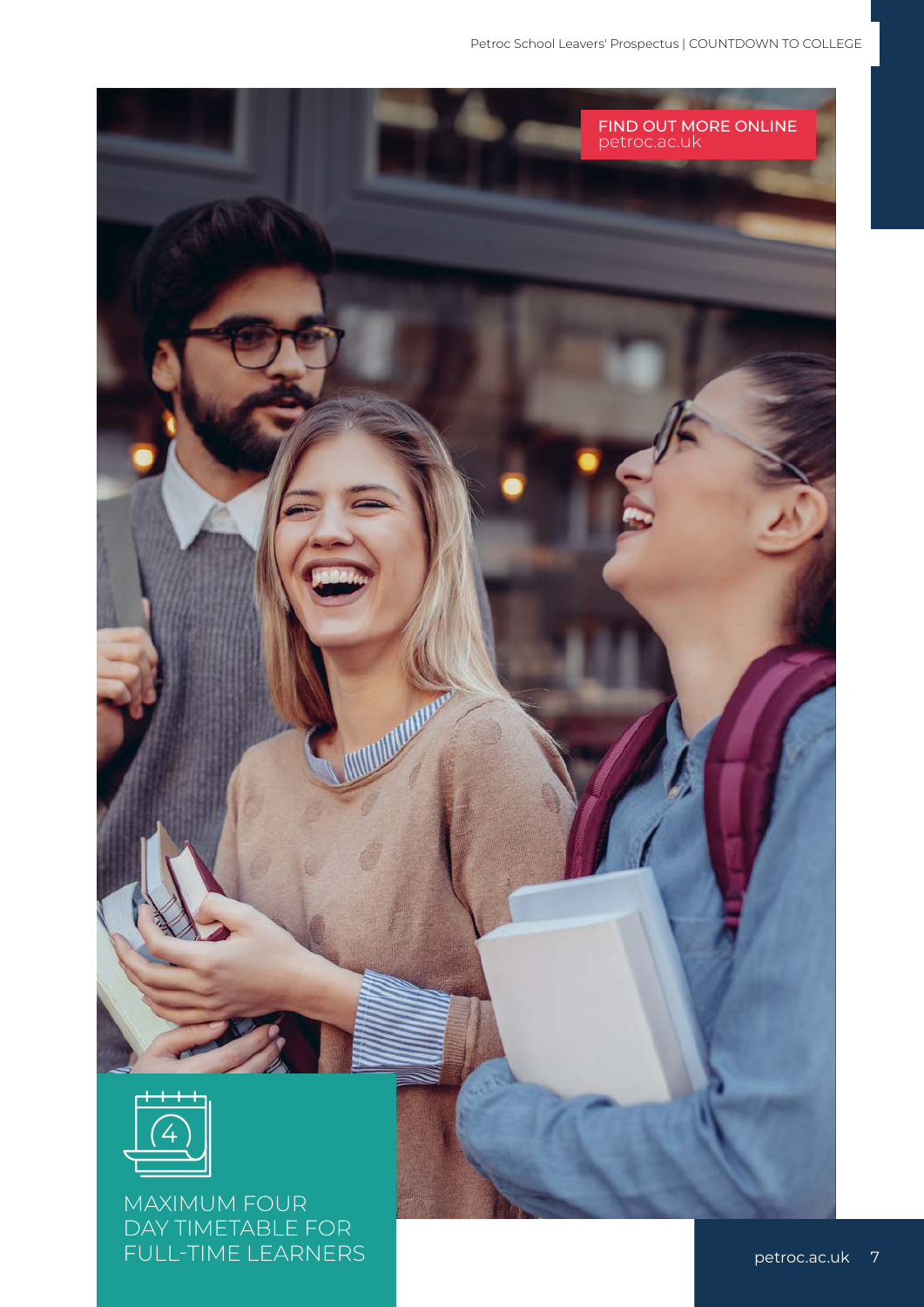# SUPPORTING YOU & YOUR LEARNING

Starting at college can be an exciting yet daunting experience for many; new buildings, new teachers, new friends. But it can also be a place to grow, reinvent yourself, meet like-minded people and fulfil your ambitions. Petroc is committed to ensuring all students learn in a safe and friendly environment by providing the support needed to shine and succeed on your journey with us, and beyond.

#### **ACCESSIBILITY**

We're here to help make your life easier so that you can focus on learning and developing. Our campuses are accessible for wheelchair users with ramps and lifts situated throughout the college. We also have fixed and portable loop systems available to assist those who wear a hearing aid and we can supply written materials in different formats.

#### ADDITIONAL LEARNING SUPPORT

Our dedicated teams are on hand to help you with any specific learning needs and/or disabilities you may have. Our SEND team will coordinate support for students with Education, Health and Care Plans (EHCPs). The college also has designated areas to support students with autism.

#### CAREERS SUPPORT

Our dedicated careers specialist offers independent, impartial advice through one-toone appointments and workshops to give you some top tips to take your best step forward\*. This includes guidance on career planning, post-course options, course choice, university choice and UCAS personal statements, as well as supporting you with job searches and application. (Following the Gatsby careers benchmarks\*)

#### **CHILDCARE**

The Government runs a scheme called 'Care to Learn' for students who need childcare support and who are aged under 20 at the start of their course. Please contact the Advice & Guidance Centre to find out more.

#### EQUALITY AND DIVERSITY

Petroc is an open and inclusive college that values diversity and prides itself on its zero tolerance towards discrimination of any kind. As a student of Petroc, you will have the opportunity to further explore and celebrate equality and diversity through your study programme and enrichment activities.

#### FINANCIAL SUPPORT

Education is free for all students who are aged 16- 18 (on 31 August of the year you start your course). There may be additional costs for books or travel, but don't let money matters stop you from coming to college; if you need financial help to cover the costs of studying or travel, we may be able to help you. Look for more details about the Bursary Fund or bus passes on our website, or call our friendly Advice & Guidance Team for more information.

#### SAFEGUARDING

We take the safeguarding of everyone at college extremely seriously and our team is here to protect your health, wellbeing and human rights. We are also proactive in instilling the fundamental British values of democracy, individual liberty, the rule of law, and respect and tolerance. Our Safeguarding Team is always on hand to support any student in need.

#### SUSTAINABILITY

Petroc is passionate about sustainability and is committed to tackling the climate emergency through our connections to employers and communities across the region. The college is signed up to support the UN Sustainable Development Goals and has been awarded the Planet Mark certification for recognising our commitment to continuous improvement in sustainability.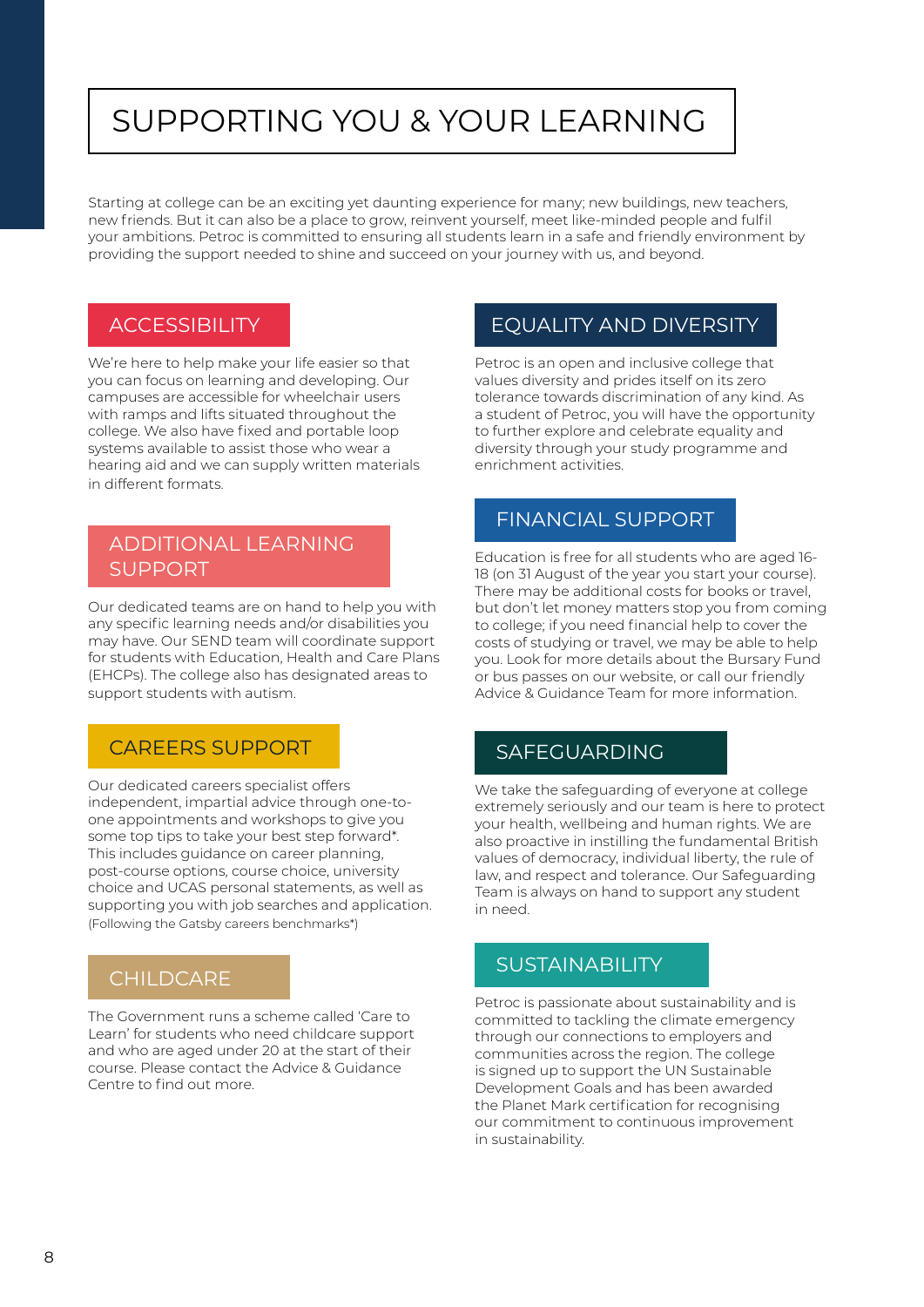#### WELLBEING

Petroc is passionate about supporting both the physical and mental fitness of our students. We have an experienced wellbeing team on hand that provides a free, confidential service throughout your time at college, giving you the help you need to attain the success you deserve.

Contact our friendly Advice & Guidance Team for more information:

01884 235330 guidancecentretiverton@petroc.ac.uk

#### **TRAVEL**

Students from Tiverton High School, Uffculme School and Cullompton School who will be travelling more than three miles from home to study a Petroc course – either in Tiverton or North Devon are eligible for a free Stagecoach SW Gold term-rider student bus pass. This will enable you to apply for any course at any campus, as well as the opportunity to get involved in our range of enrichment activities.

For more travel information, please visit petroc.ac.uk/travel



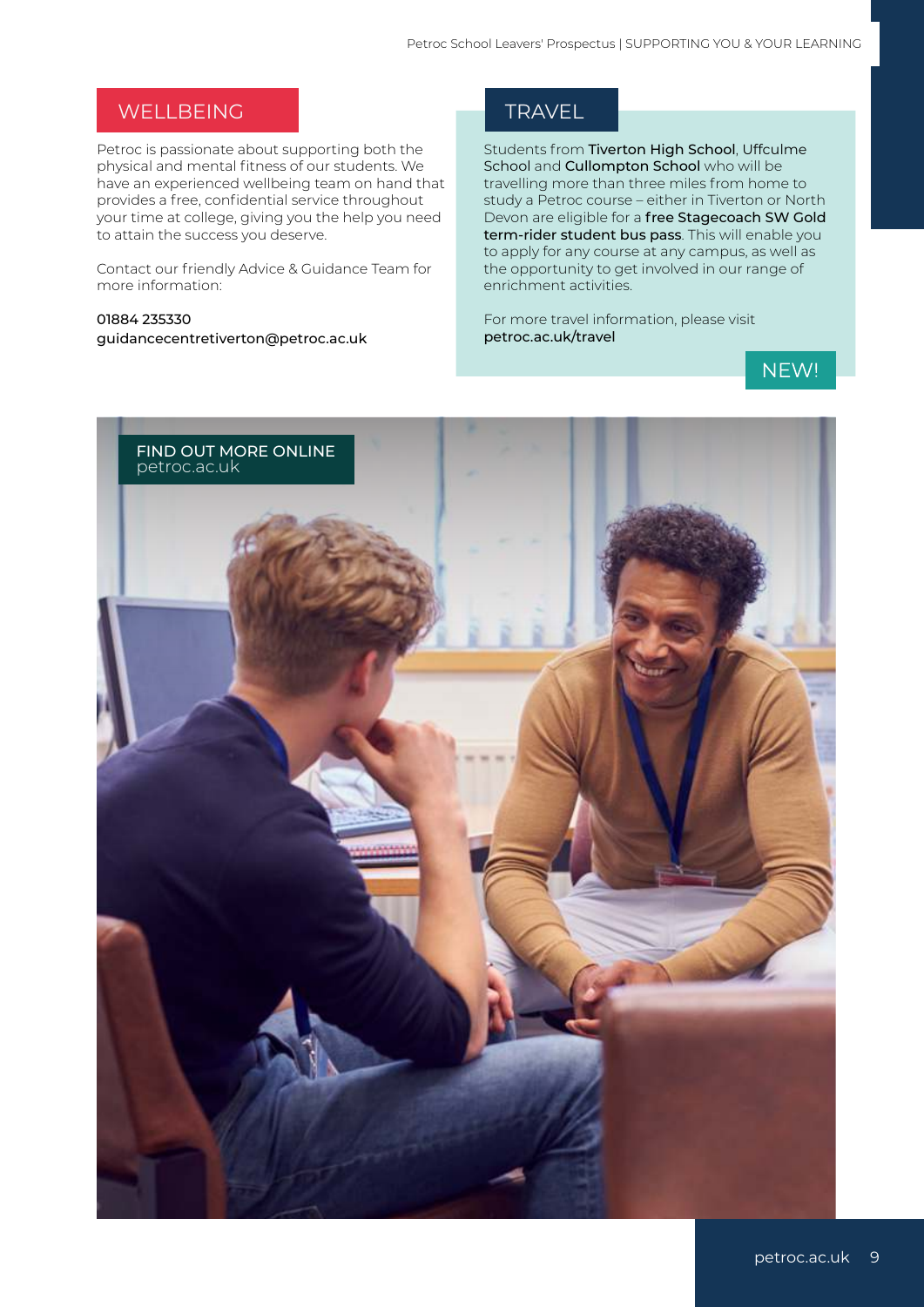## COLLEGE LIFE

#### **ACADEMIES**

Petroc offers a wide range of Academies to suit all our full-time learners. From sports to sustainability to academic topics, our academies will enrich your studies, providing you with a more in-depth understanding of your chosen topic, whether that's to support your CV or for your own personal interests.

#### STUDENT AMBASSADORS

The Student Ambassador Team works alongside staff to promote the college within the community. As part of the team, you'll attend careers events within local schools as well as helping to run open events in college. Becoming a Student Ambassador is a great opportunity to meet new people, increase your confidence, gain experience and strengthen your CV.

### STUDENT UNION



Our students are at the heart of everything we do. As a student of Petroc, you automatically become a member of the Student Union. The Petroc Student Union (or 'PSU'), is run by a committee of elected students with the sole aim of supporting fellow students with all aspects of college life. You can also become more involved in our community by acting as a Student Representative or Ambassador, giving you the opportunity to develop your skills and work in partnership with our staff teams.

#### ENRICHMENT

We have lots of opportunities available to enhance your student experience. Petroc and the PSU host an exciting array of activities and groups to develop and expand your interests. They include film screenings, book clubs, discussion groups, sports clubs, social events and volunteering.

Enrichment is an important aspect of your learning experience, and at Petroc Tiverton, you will be able to take part in a range of fun and complementary activities as part of your individual learning plan. This includes the opportunity to take part in two residential trips each academic year - including a trip abroad! We also have a fantastic onsite gym and we're keen to support all learners by providing an individually tailored plan to help you maintain a healthy lifestyle.

Level 2 and 3 learners will also be automatically enrolled onto one of our three Academies which will include employer-led workshops, guest speakers and work placement opportunities to support your future career plan.



## THE VISION E-NEWSLETTER

Petroc is a community and we want everyone to feel included and informed about what happens on our campuses and beyond. The Vision is our monthly student newsletter which will keep you updated on college events, activities and essential information enabling you to make the most of your time at college, explore new interests and develop your personal skills.

## NATIONAL CITIZEN SERVICE (NCS)



Petroc is proud to deliver the NCS programme in North Devon and Exeter. NCS is designed especially for 16-and 17-year-olds to help with developing a clearer idea of opportunities available for the future.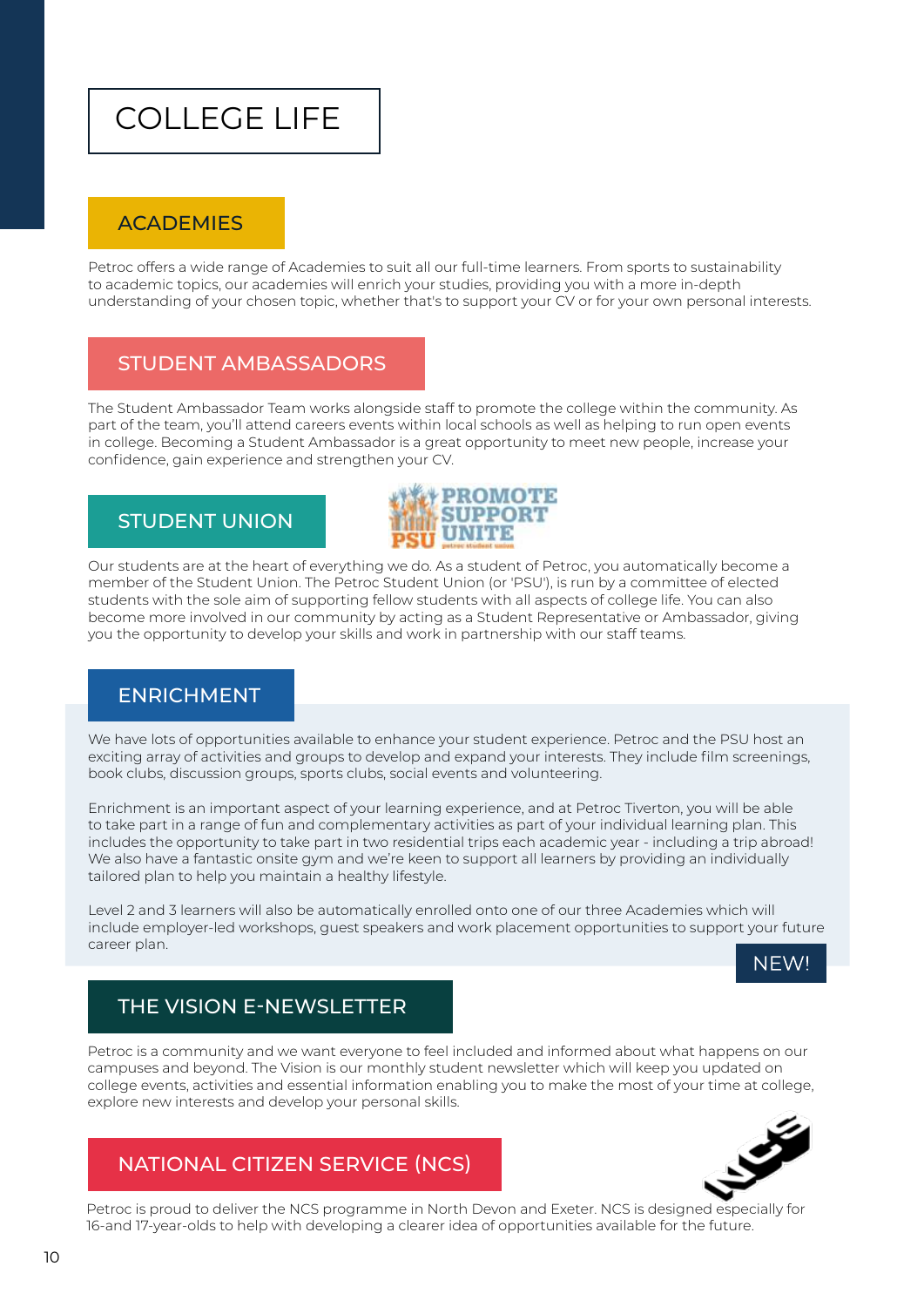## SOCIAL

Follow us on social media to keep up-to-date with our news, events and competitions across all our campuses and departments wherever you are. From adventurous trips abroad to inspiring art exhibitions, we're always highlighting the fantastic achievements of our students, staff and local community members.

You can find us on Facebook, Instagram, Twitter and YouTube.



#### IMPORTANT INFORMATION

Whilst every effort has been made to ensure that this course guide is correct at the time of going to print, changes may occur to courses offered and/or the services and facilities available. Any such change may result in a difference to the course fee as advertised on our website. In some cases where there are insufficient enrolments, you may be offered the chance to pay a higher fee for the course to continue.

Award and assessment requirements may change and we would advise you to check these prior to enrolment. The college cannot guarantee that completion dates and result notifications for courses that require internal and external verification will always coincide with the end dates of the courses listed.

This publication can be made available in other formats or in languages other than English.

Please refer to petroc.ac.uk for up-to-date information or contact our Advice & Guidance Centre on 01884 235330.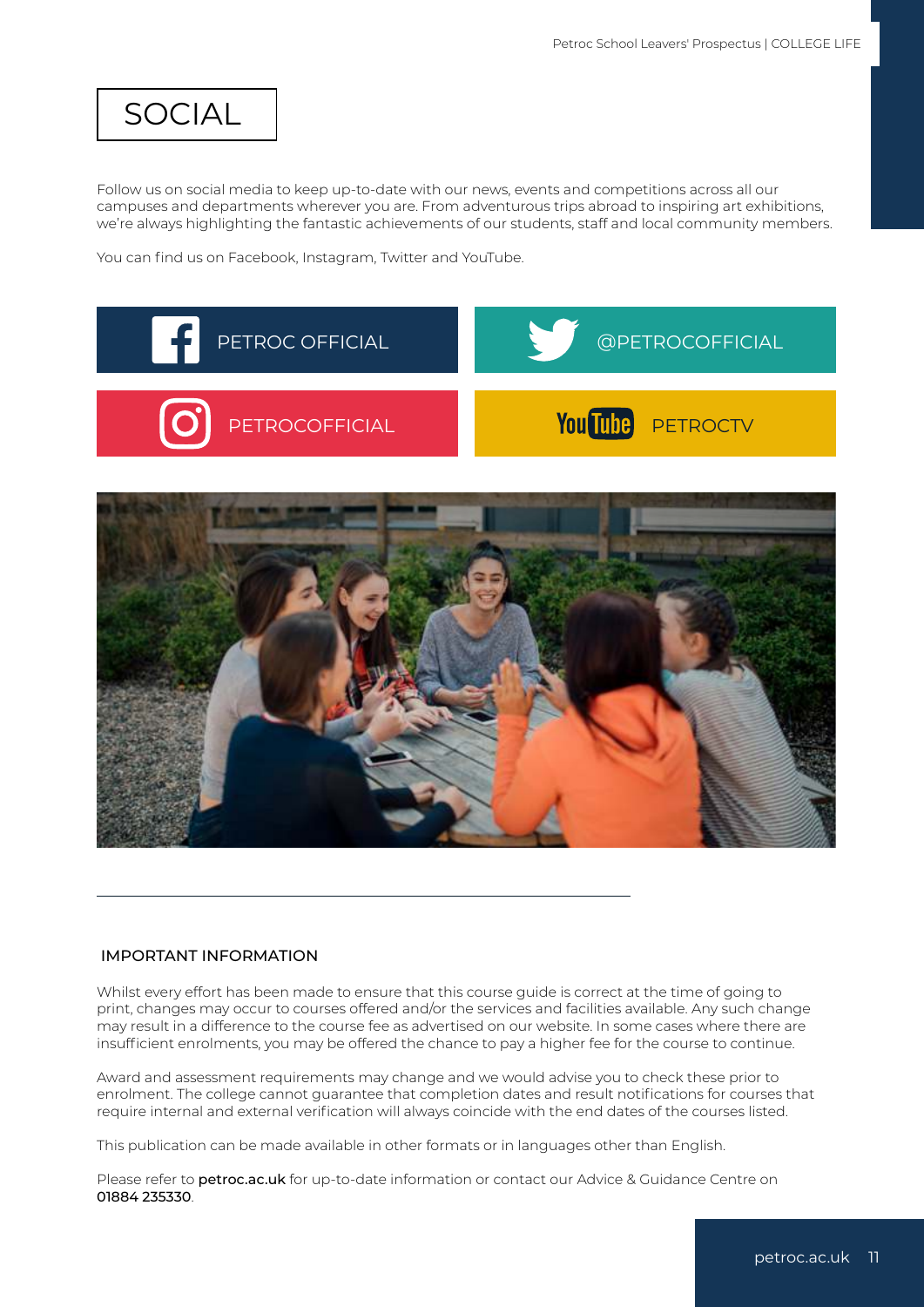## SPECIALIST AREAS

Our Specialisms - Providing a unique learning space for individual needs

At Petroc, we pride ourselves on providing inclusive, bespoke education opportunities tailored to the needs of our learners.

Our campus offers spaces for learning, leisure and socialising - providing a full further education experience in a space that is welcoming and friendly with a community feel.

Our Learning for Life approach helps each student to think about their education, career pathway and work/life balance. Through tailored learning we encourage each individual to make empowered, informed choices about their next steps.

We offer a range of further and higher education, apprenticeships designed to meet a wide variety of needs and industries.

Our Curriculum for The Community has been designed to reflect the business and industry needs of Tiverton and the surrounding areas. Which in turn enhances the number of valuable and sustainable work opportunities available for Petroc graduates and apprentices.

Over the years we have built and maintained strong relationships with a large number of businesses, organisations and charities in our community. These valuable partnerships have informed and shaped our learning environment and the further education experience we offer at Petroc.

### BUSINESS & MANAGEMENT

### **CONSTRUCTION**

#### FOUNDATION LEARNING

### HEALTH & SOCIAL CARE

#### PREPARATION FOR ADULTHOOD

| <b>KEY</b>     |                  |  |
|----------------|------------------|--|
| Adult Learning | Full-time        |  |
| Apprenticeship | University-level |  |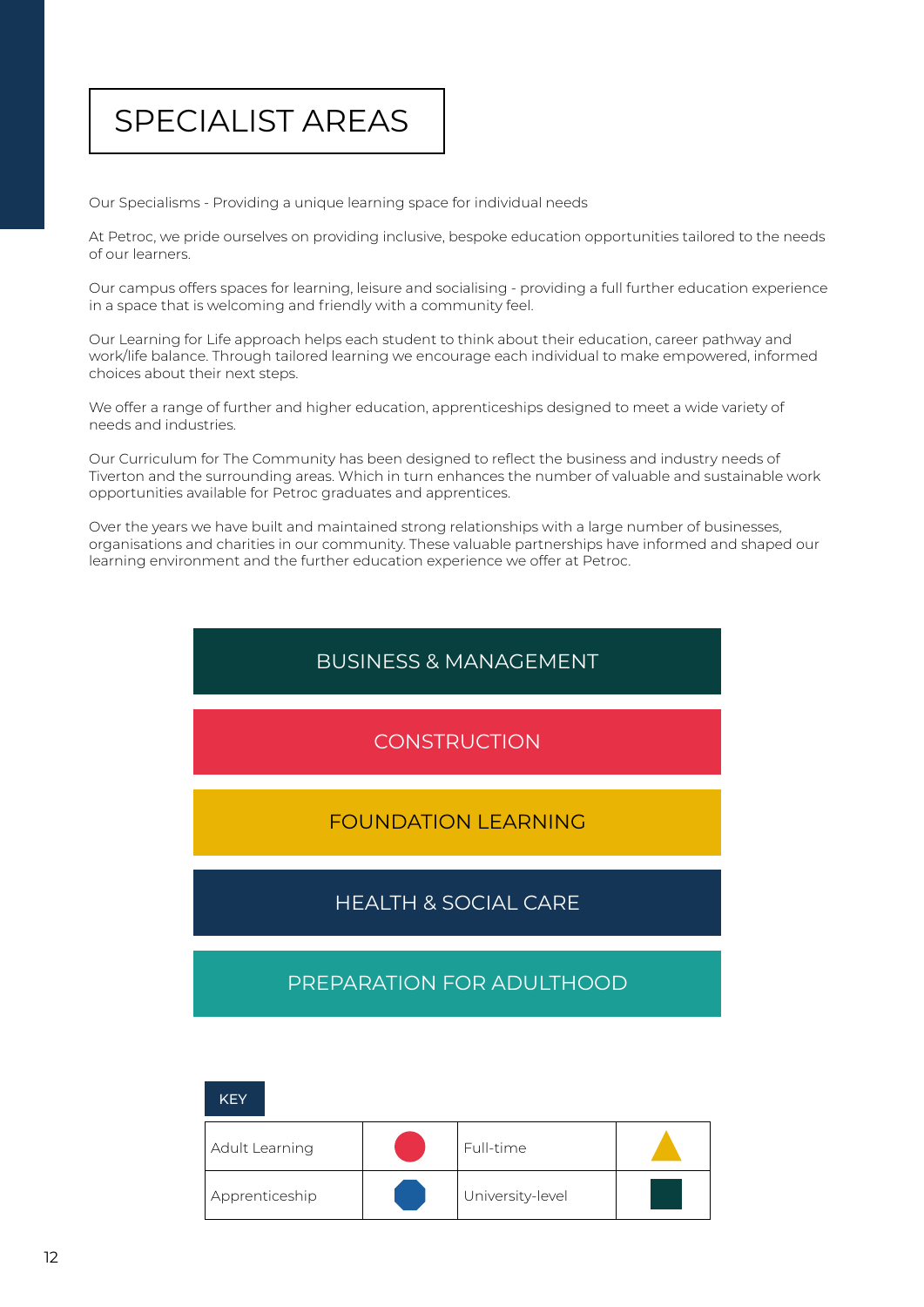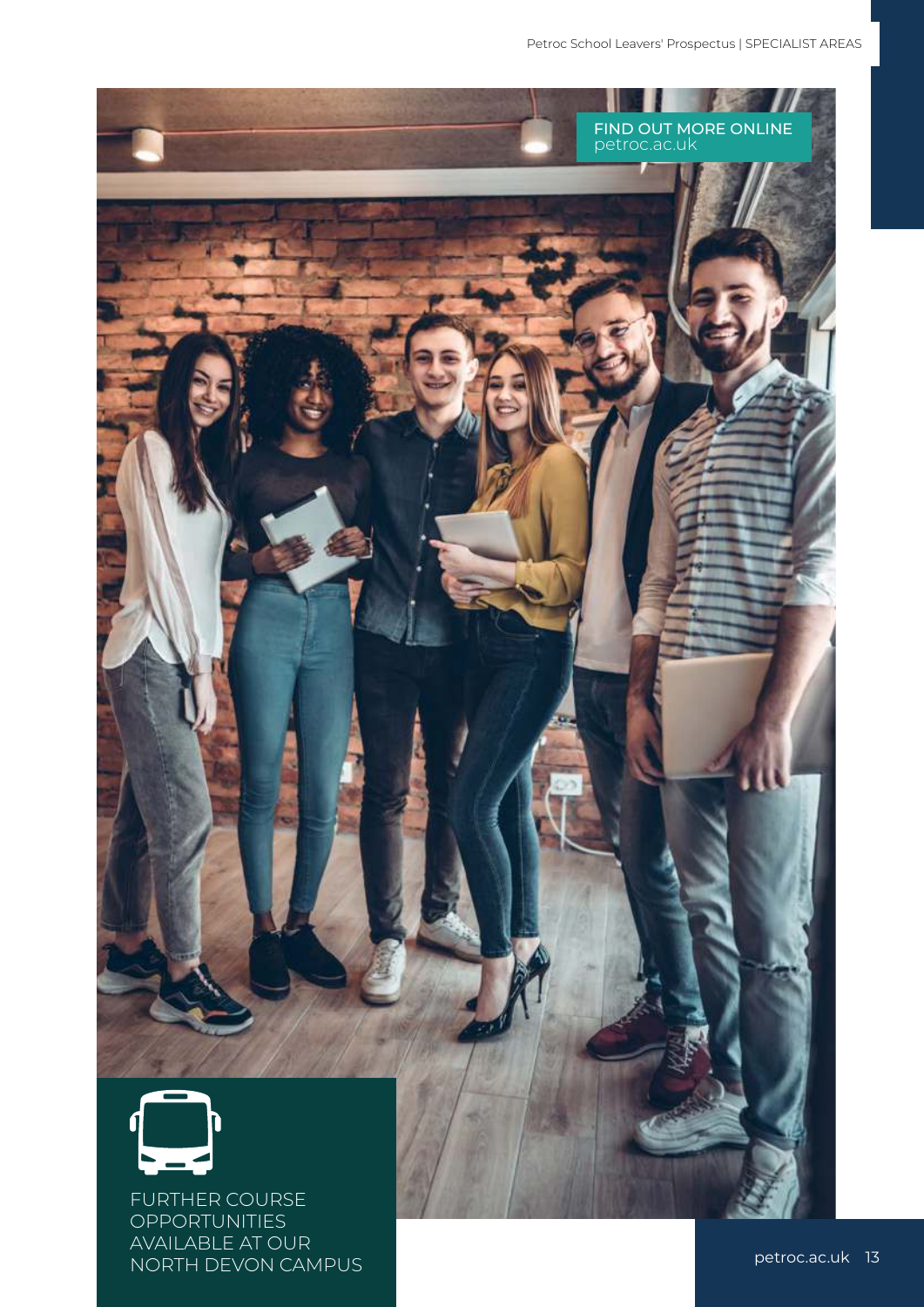# BUSINESS & MANAGEMENT

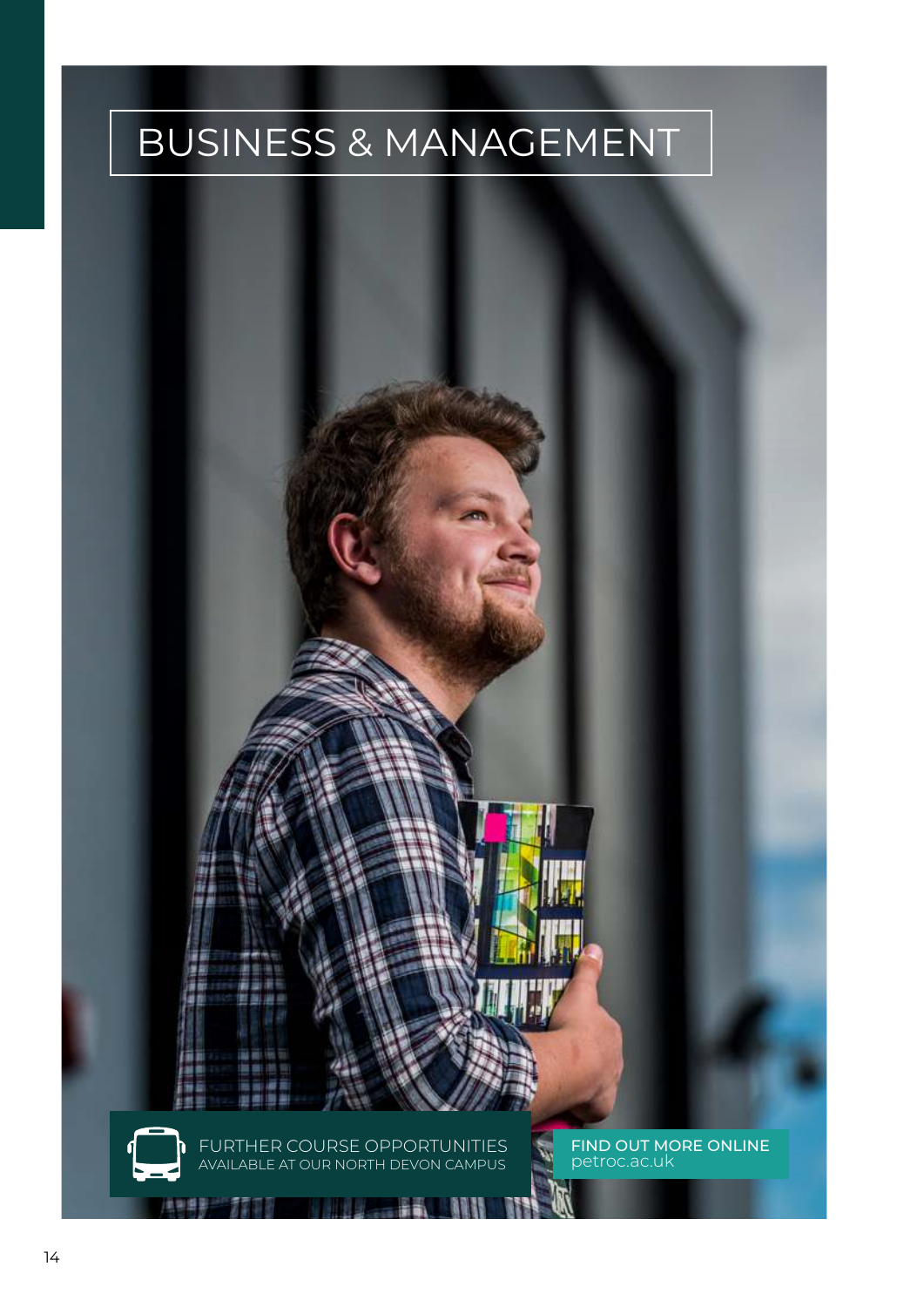A qualification in Business and Management can give you a head-start in almost any career or work environment.

The cornerstone of industry and effective workplace practice, these are increasingly sought after skills in our fast moving, consumer driven world.

If you are looking at a career in business or have aspirations of starting your own innovative enterprise, Petroc can help you develop your talents and forge a successful career.

From project management to finance to human resources, Petroc offers a variety of courses in business and management specialisms that will help you take the next steps towards an exciting career.

#### FUTURE CAREERS...

Advertising Executive Business Analyst Digital Marketer Lawyer Market Researcher Media Buyer Mortgage Advisor Public Relations Officer

| TITLE                                                      | <b>STUDY TYPE</b> | <b>LEVEL</b> | <b>CODE</b>    |
|------------------------------------------------------------|-------------------|--------------|----------------|
| CIPD Foundation Certificate in People Practice             |                   | 3            | <b>PTB152</b>  |
| Management & Administration T Level                        |                   | 3            | FTT274         |
| Team Leader Supervisor Apprenticeship Standard             |                   | 3            | AT75           |
| Improvement Practitioner Apprenticeship Standard           |                   | 4            | AT100          |
| <b>Foundation Degree Business</b>                          |                   | 5            | <b>HETOOIF</b> |
| Operations/Departmental Manager Apprenticeship Standard    |                   | 5            | AT73           |
| BA (Hons) Professional Development (Business & Management) |                   | 6            | HET119P        |



is  $£35,040^1$ The average annual salary for a Business Development Manager

1 payscale.com

"One of the highlights of the course was taking part in the apprenticeship innovation challenge. The challenge gave us a chance to work in a team and develop key communication skills to help us in our current or new job roles. For the challenge, we had to develop a product and pitch this idea to two judges - and our team won!

What I enjoyed most about studying at Petroc was meeting new people and being able to study alongside my job."

ASHLEY, BUSINESS APPRENTICESHIP

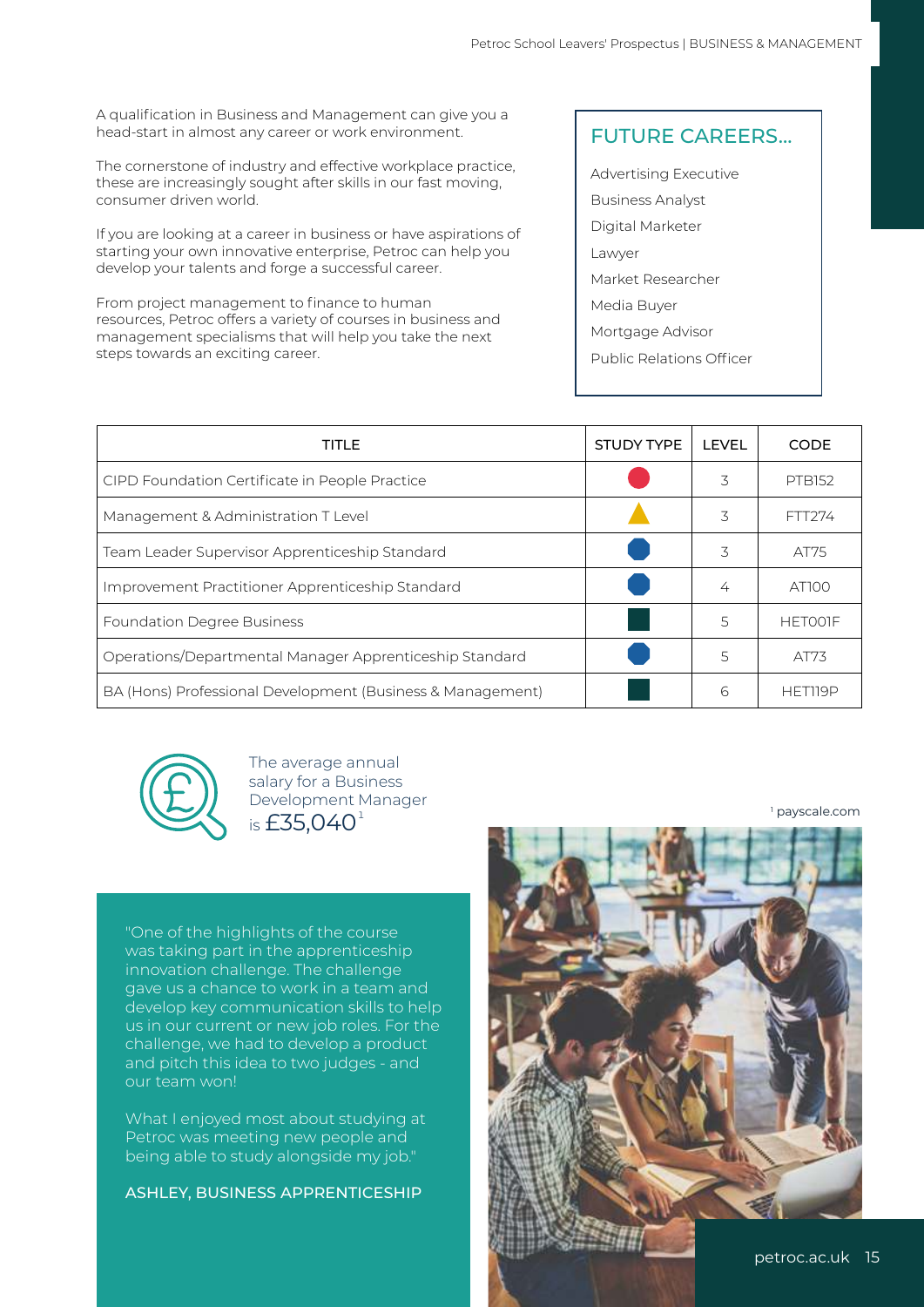

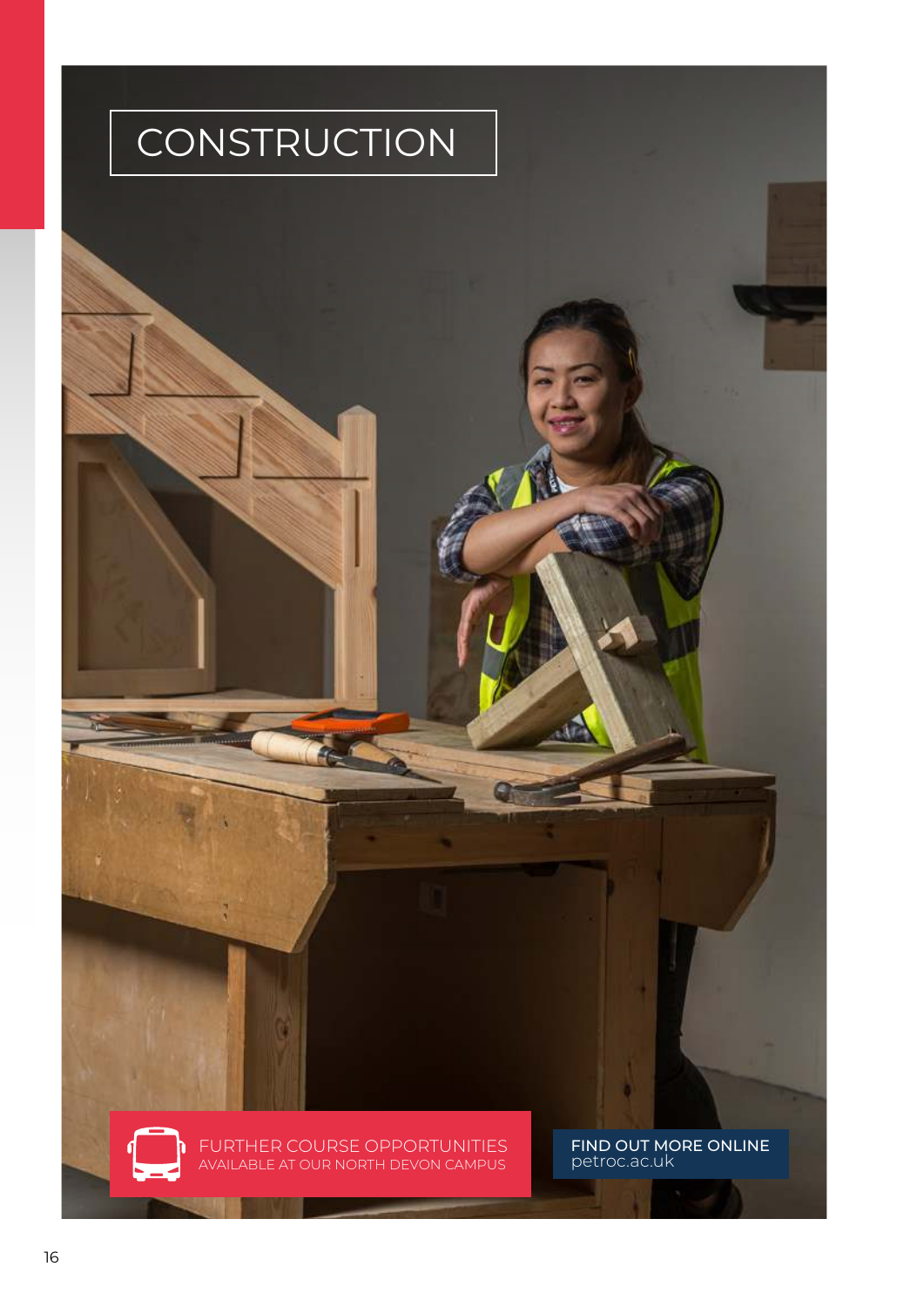The construction industry has experienced phenomenal growth in recent years and has evolved into an increasingly technical work environment, requiring a diverse range of skills and expertise.

From architecture, design, landscaping and town planning to bricklaying, carpentry and engineering, construction holds a wealth of career opportunities where you can make your mark.

From creating your own successful business to working on ground-breaking projects for a multinational contractor, your future in construction starts here.

#### FUTURE CAREERS...

**Architect** Building Surveyor Construction Manager Construction Worker Estates Manager Furniture Maker Quantity Surveyor

| TITLE                                                                    | <b>STUDY TYPE</b> | LEVEL         | <b>CODE</b>   |
|--------------------------------------------------------------------------|-------------------|---------------|---------------|
| Introduction to Bricklaying, Plastering and Carpentry & Joinery          |                   |               | FTT293        |
| Bricklaying                                                              |                   | 2             | <b>FTT198</b> |
| Carpentry                                                                |                   | $\mathcal{P}$ | FTT244        |
| Carpentry and Joinery (Site Carpentry) Apprenticeship Standard           |                   | $\mathcal{P}$ | AT94          |
| Site Carpentry                                                           |                   | $\mathcal{P}$ | PTT126        |
| Advanced Carpentry & Joinery (Site Carpentry) Advanced<br>Apprenticeship |                   | 3             | AT95          |
| Coming in 2023: Onsite Construction T Level                              |                   | 3             |               |

On completion of your course, you can continue your studies at our North Devon campus where we offer a Level 4 HNC in Construction.



The value of construction in Great Britain reached its highest ever level at  $£118,977$  MILLION<sup> $<sup>1</sup>$ </sup></sup>

<sup>1</sup> 2019, Office for National Statistics <sup>2</sup> payscale.com

"I chose to come to Petroc as they had the course I wanted to do and it was local to home. I started on a buildings skills course then realised I wanted to be a carpenter.

The tutors on my particular course were so helpful, and I worked for an amazing company who worked very closely with the college."

#### JAMES, WOOD OCCUPATIONS



The average annual salary for a Building Surveyor is £31,241

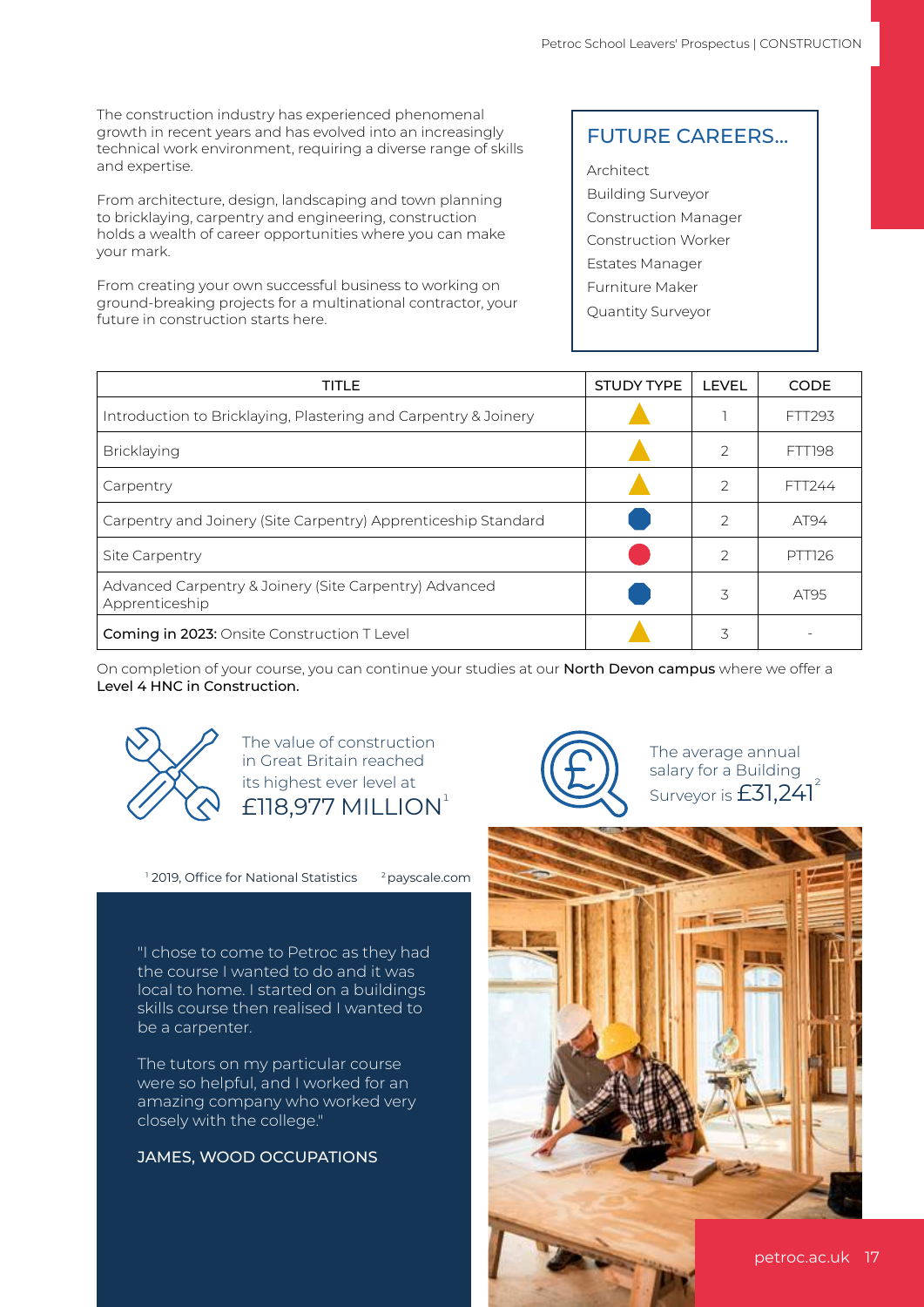# FOUNDATION LEARNING

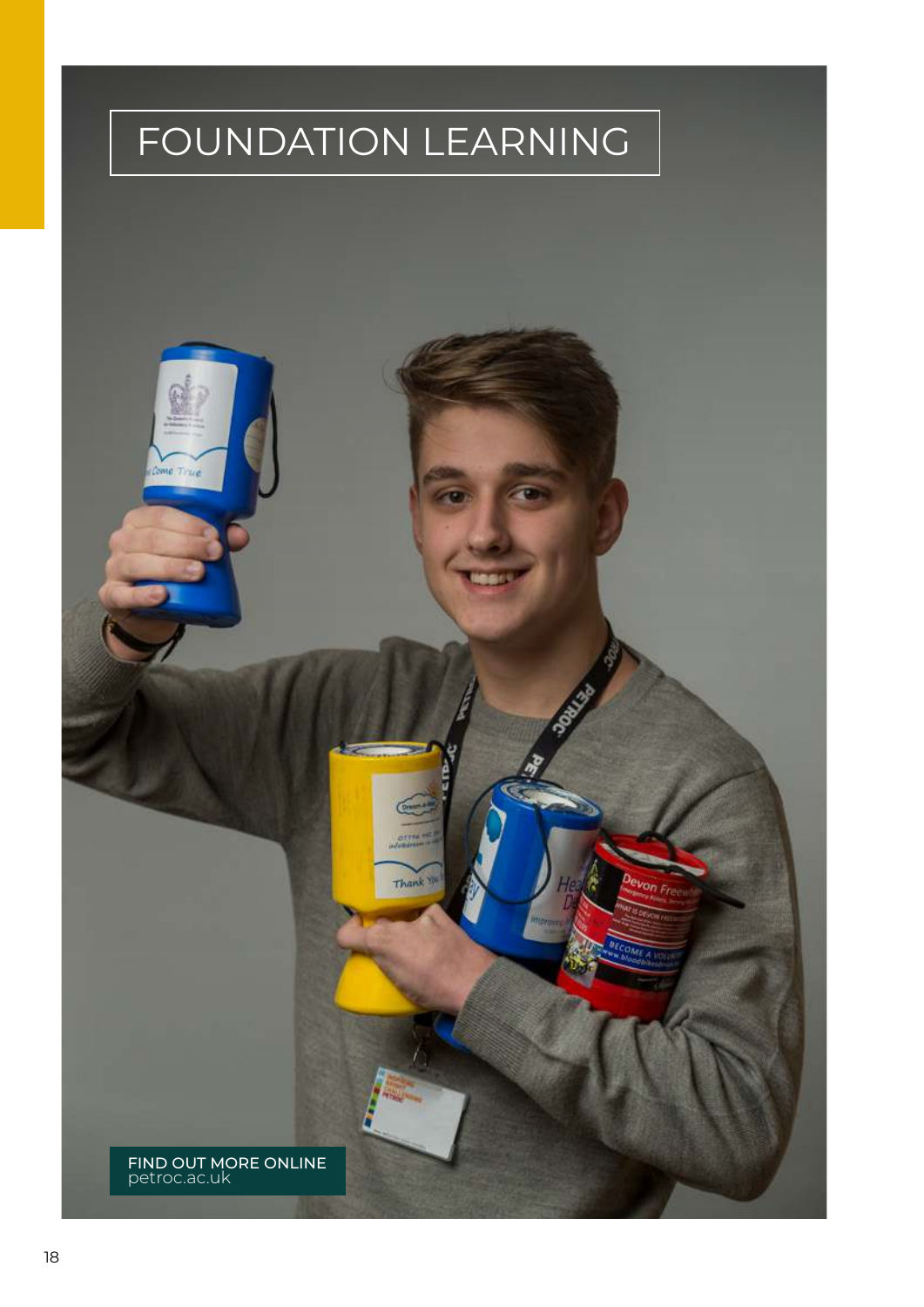Our foundation learning programmes are aimed at individuals who may be unsure about what career pathway they want to follow.

Throughout your chosen course, our tutors will support and encourage you to develop both your personal and employability skills, building confidence and learning about which career path is right for you. You will be given the opportunity to access a variety of educational visits and group community-based activities, and at the end of your programme, you will be able to attend personalised celebrations of your achievements.

There are no entry requirements for our Foundation Learning programmes; however, you must be willing and able to learn and engage in a variety of vocational and personal development activities.



Gain CONFIDENCE AND SKILLS to enable progression to employment

| <b>TITLE</b>                         | <b>STUDY TYPE</b> | <b>LEVEL</b>   | <b>CODE</b>   |
|--------------------------------------|-------------------|----------------|---------------|
| Entry To Career Skills               |                   |                | <b>FTT054</b> |
| Career Skills                        |                   |                | FTT055        |
| <b>Advanced Career Skills</b>        |                   | $\overline{2}$ | FTT272        |
| <b>Functional Skills English</b>     |                   | $\overline{2}$ | <b>PTT299</b> |
| <b>Functional Skills Mathematics</b> |                   | $\overline{2}$ | <b>PTT298</b> |
| <b>GCSE English</b>                  |                   | $\overline{2}$ | <b>PTT293</b> |
| <b>GCSE Maths</b>                    |                   | $\mathcal{P}$  | PTT294        |

"RJ joined the Entry to Employment programme (now called Entry to Career Skills) and worked through the course, exploring a number of vocational areas and personal development elements that helped him improve his engagement and attitude towards education.

After completing Entry to Employment, RJ moved onto the Career Skills programme which enabled him to be more independent and work with slightly less support. This was a big step for RJ, as he had to develop his skills in terms of assignment writing, research and action planning.

The improvement in RJ's attendance and attitude was notable and allowed him to further progress onto our Level 2 programme.

RJ is now flying! He puts in maximum effort and is well supported within class to help him achieve his goals. He really wants to progress to work and has absolutely loved the opportunity to develop his expertise and knowledge to the level he wanted to help him get on the path to success."

#### MARK BEADES, FACULTY MANAGER FOR PROGRESSIVE STUDIES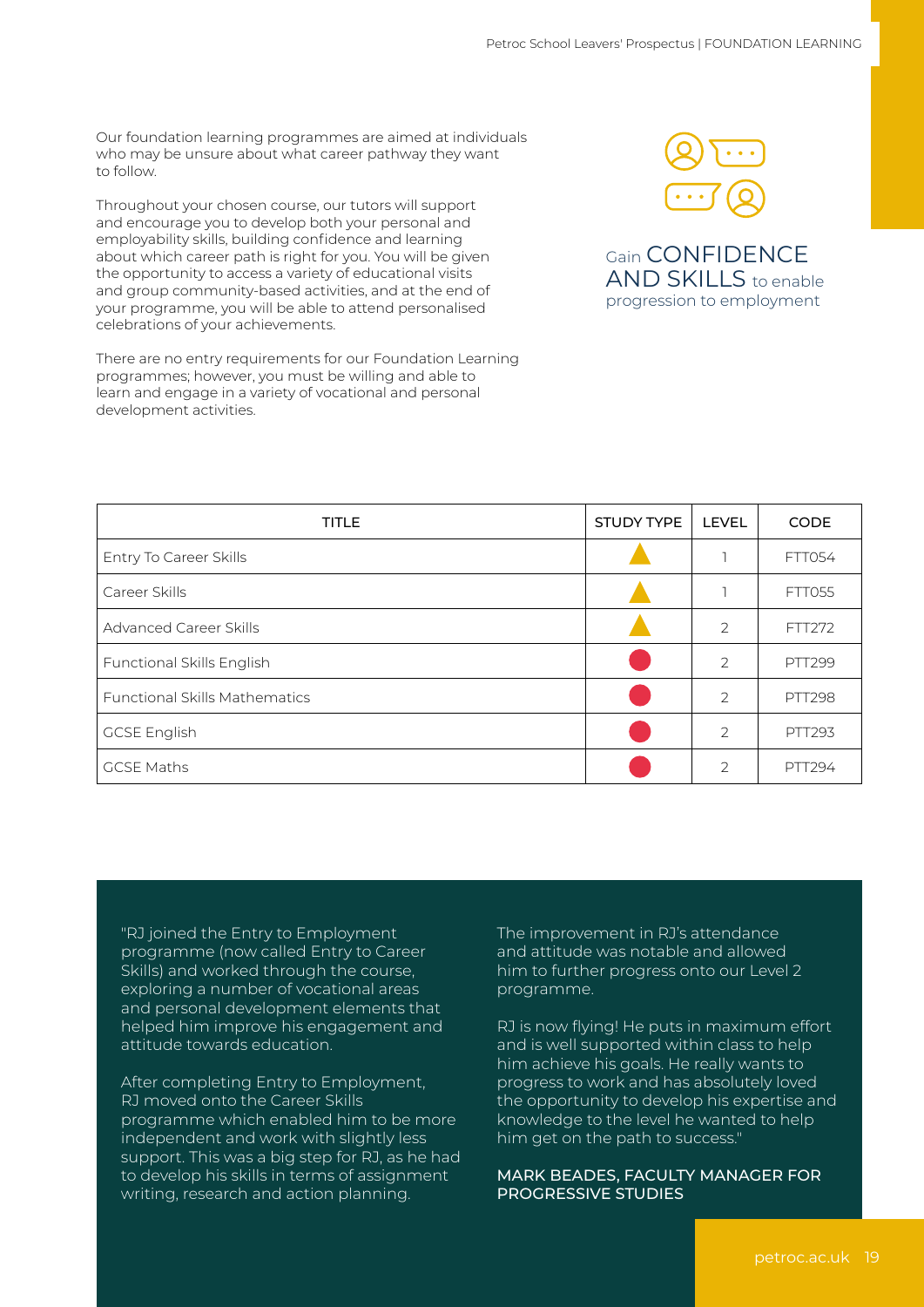# HEALTH & SOCIAL CARE

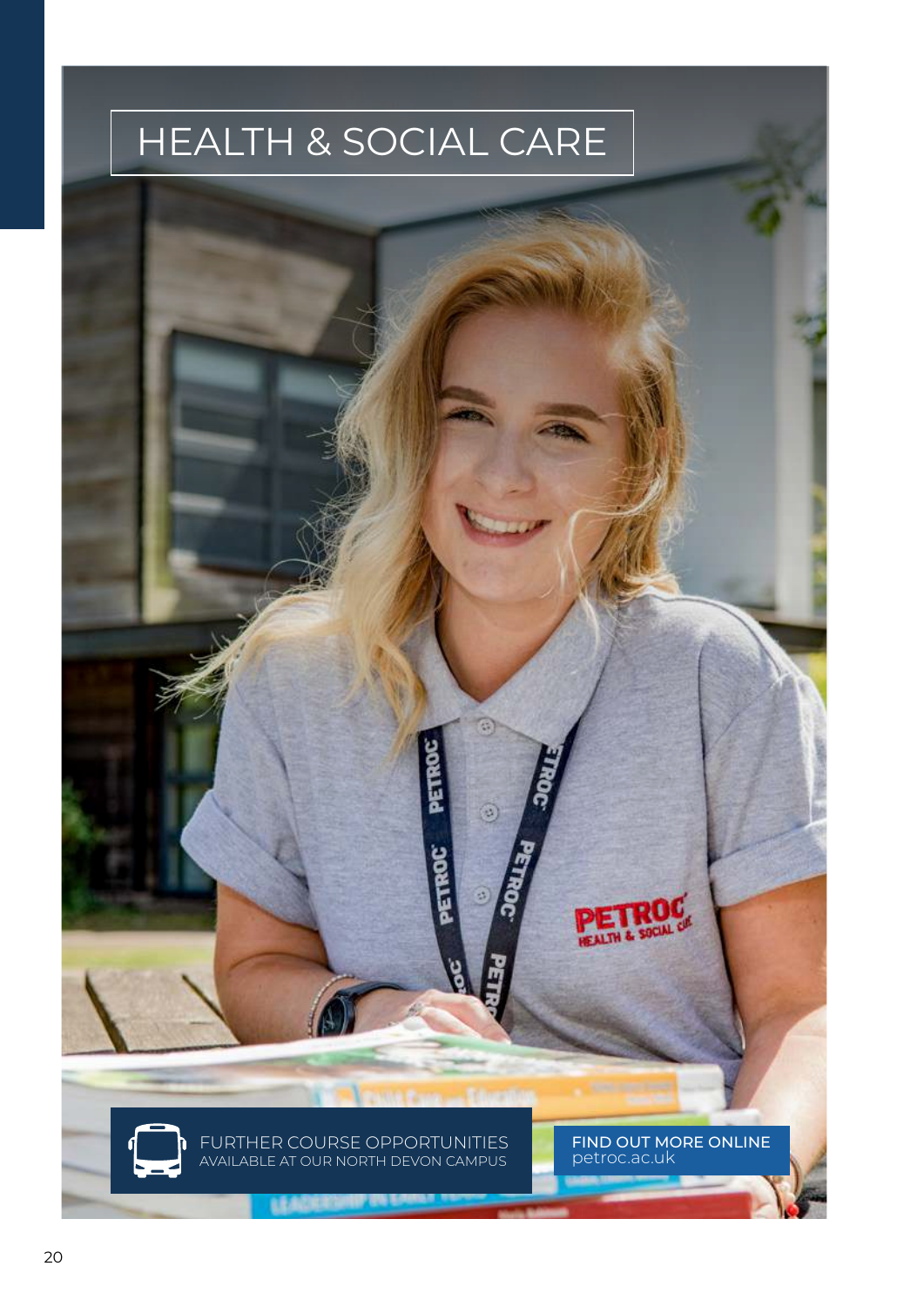The health and care sector is one of the largest in the UK, providing support for people living with a range of different needs in a wide variety of settings and care environments.

An in-demand and valuable career that includes everything from nursing to psychology, working in health and care is inspiring and hugely rewarding. Whether your aspirations are to work close to home, or further afield, a health and care qualification at Petroc can help you find a career that makes a real difference in people's lives.

At Petroc our combination of academic study and practical, hands-on experience will develop and enhance your skills and give you the next step towards helping others.

#### FUTURE CAREERS...

Adult Support Worker Health Visitor Midwife Rehabilitation Worker Social Worker Speech & Language Therapist Youth Worker

| TITLE                                                        | <b>STUDY TYPE</b> | <b>LEVEL</b>   | <b>CODE</b>    |
|--------------------------------------------------------------|-------------------|----------------|----------------|
| Introduction to Health, Childcare and Education              |                   |                | FTT294         |
| Health & Social Care                                         |                   | $\overline{2}$ | FTT290         |
| Access To HE Diploma: Nursing, Midwifery & Medical Science   |                   | 3              | <b>FTT128L</b> |
| Health & Social Care                                         |                   | 3              | FTT292         |
| Healthcare Assistant Practitioner Apprenticeship Standard    |                   | 5              | AT109          |
| Nursing Associate Apprenticeship Standard                    |                   | 5              | AT117          |
| BA (Honours) Professional Development (Childhood Studies)    |                   | 6              | HET114         |
| BA (Honours) Professional Development (Health & Social Care) |                   | 6              | HET115         |



The adult social care sector will need up to 520,000 more workers by 20351

"Everyone is friendly and helpful at Petroc and the access to the general site and any support is so easy. It is a really nice place to study, with special quiet areas where you can study and know you won't be distracted.

They have thought of everything a student would need to be able to support them to get their best potential grade."

MAISY, HEALTH & SOCIAL CARE



1 Skills for Care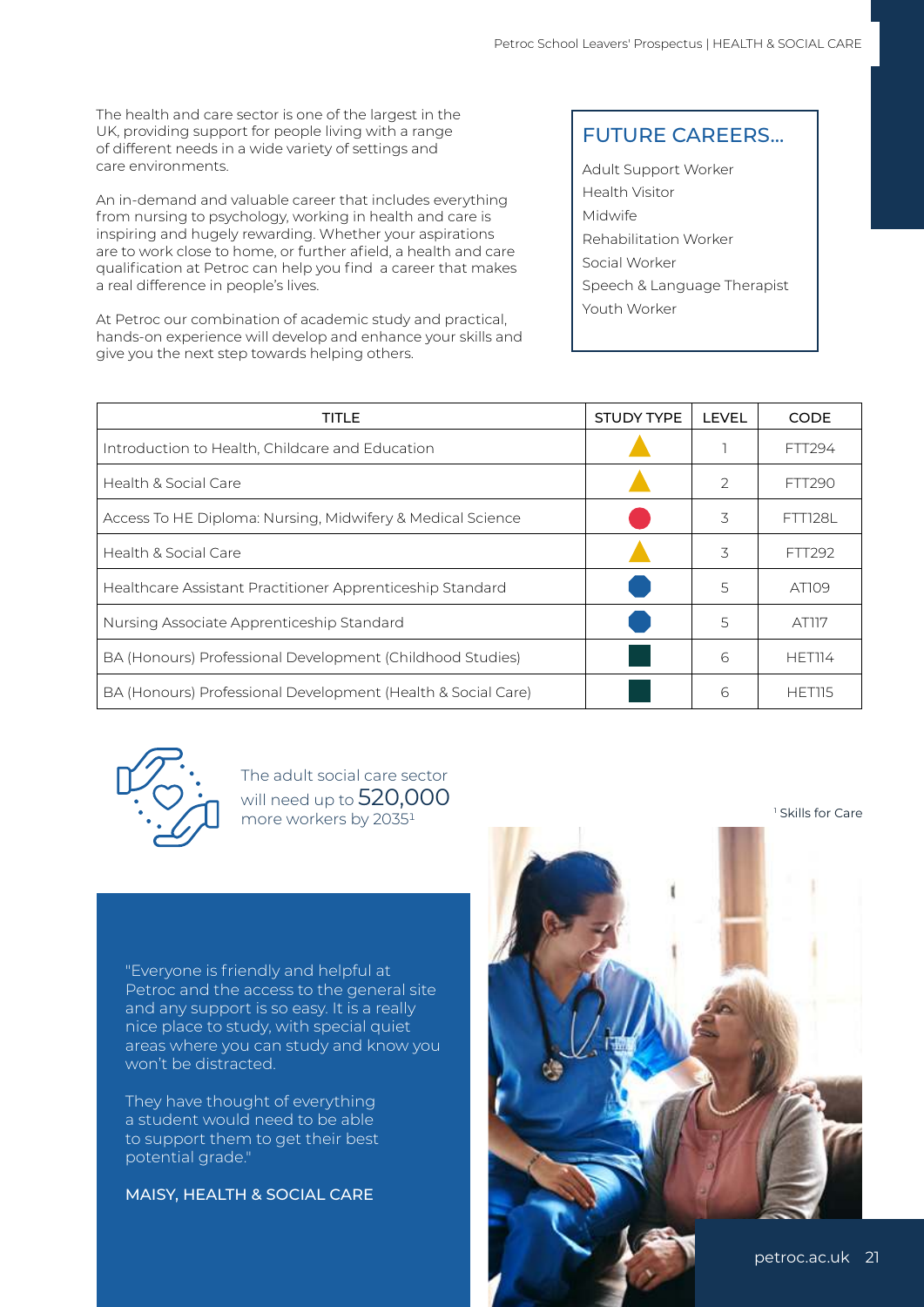

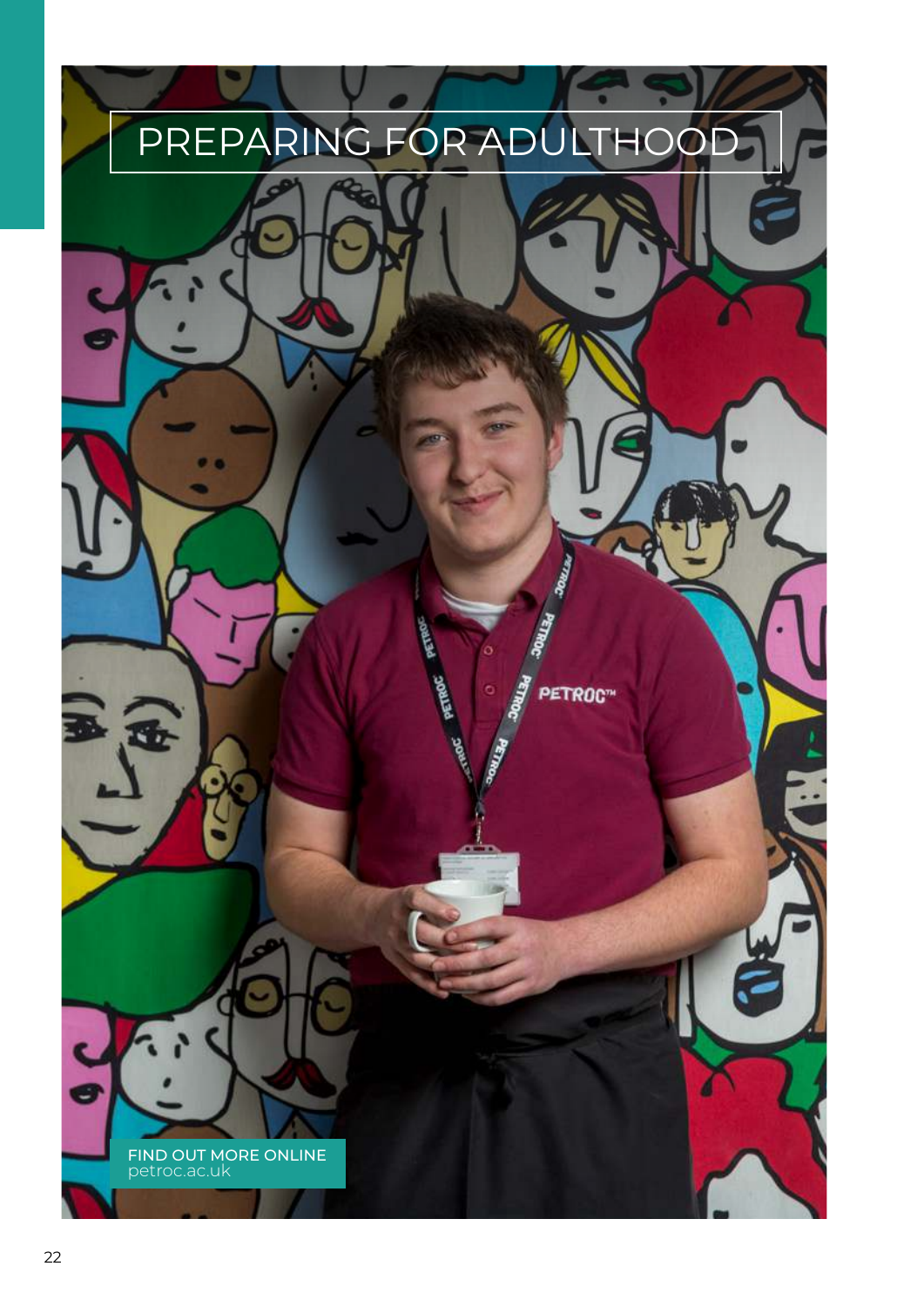Our specialist team supports learners as they move on from their school environment, by providing safe surroundings and a challenging curriculum that encourages them to become more independent and confident.

With unique facilities such as our cafés, sensory gardens and craft spaces, we provide fantastic spaces where our students can flourish.

Our courses transition learners into the community and employment through a journey that gives them the time and aspirations to have the skills to strive towards their chosen vocation - with guidance from our experienced tutors and support staff.



The Project Life Supported Internship programme has an approximate

#### 70% STUDENT TRANSITION TO EMPLOYMENT

| <b>TITLE</b>                                       | <b>STUDY TYPE</b> | <b>LEVEL</b>   | <b>CODE</b>   |
|----------------------------------------------------|-------------------|----------------|---------------|
| Petroc Independence Academy (1)                    |                   | Entry<br>Level | <b>PTT296</b> |
| Petroc Independence Academy (2)                    |                   | Entry<br>Level | <b>PTT258</b> |
| Petroc Independence Academy (3)                    |                   | Entry<br>Level | <b>PTT255</b> |
| Petroc Independence Academy (4)                    |                   | Entry<br>Level | PTT254        |
| Preparation For Adulthood                          |                   | Entry<br>Level | FTT067        |
| Project Life Employment                            |                   | Entry<br>Level | <b>FTT066</b> |
| Internship Plus+                                   |                   | $\overline{2}$ | FTT273        |
| Certificate For Supported Employment Practitioners |                   | 3              | <b>PTT251</b> |

"When I left school I was nervous to start with as I didn't know anyone and I was very muddled. Petroc got me an EHCP and without it I would never have joined and got the help and support I needed.

I had 1:1 support to keep a close eye on me, I enjoyed most of my lessons and the staff helped me if I needed it. I'm now in my second year and I feel that I have matured a lot and have made a lot of new friends and the support has been amazing.

I only have a 1-2-1 on Monday and Tuesday. It has been nice to get freedom and hang around with my new friends. I also helped a new first year when they started which boosted my confidence and theirs too.

I feel like college is my home and always will be. I am looking forward to hopefully getting into a catering job when I leave college."

#### CHLOE, SUPPORTED LEARNING STUDENT